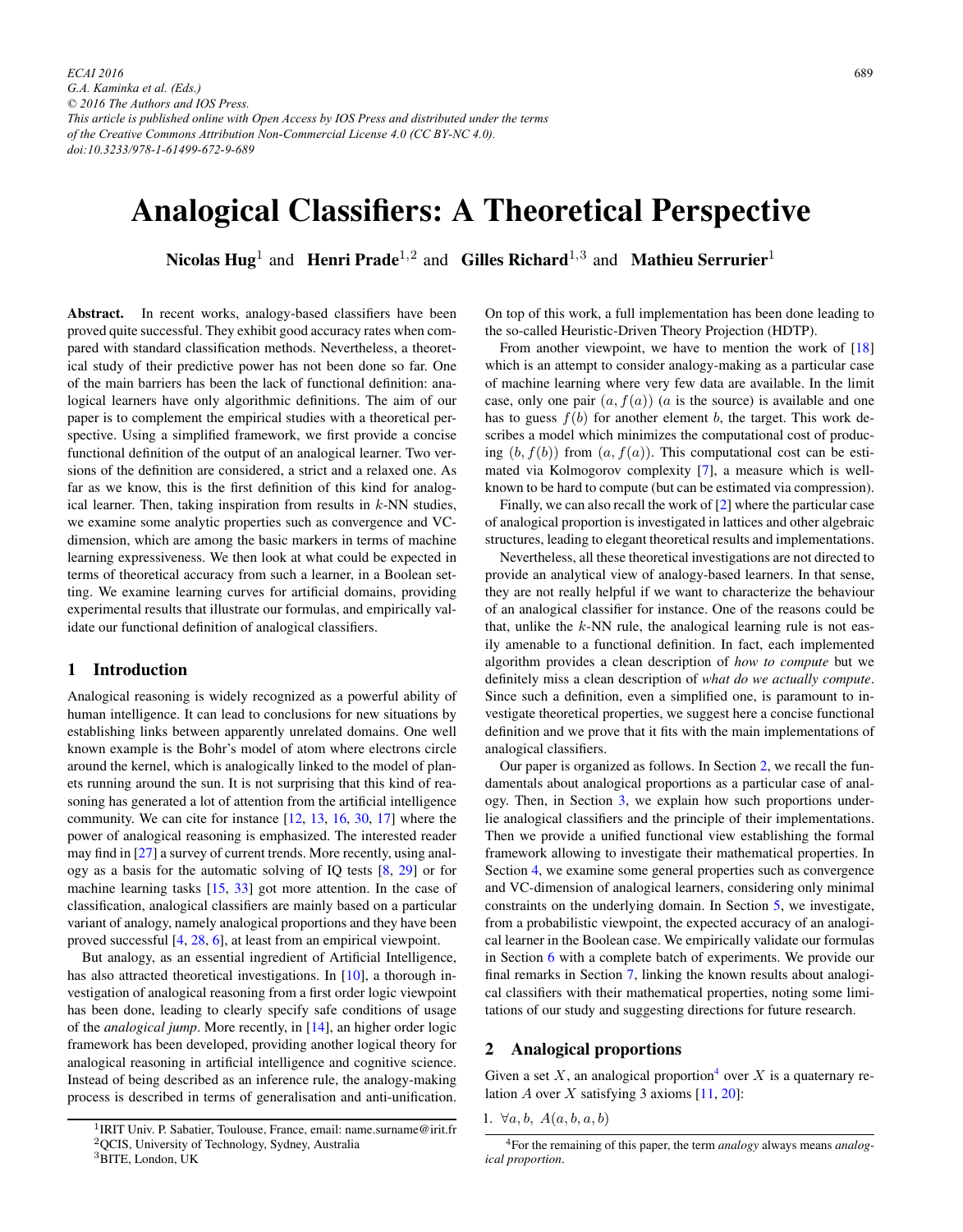<span id="page-1-0"></span>2.  $\forall a, b, c, d, A(a, b, c, d) \implies A(c, d, a, b)$  (symmetry) 3.  $\forall a, b, c, d, A(a, b, c, d) \implies A(a, c, b, d)$  (central permutation)

 $A(a, b, c, d)$  is often denoted with infix notation  $a : b :: c : d$  when there is no ambiguity over the relation  $A$  and its domain  $X$ . When dealing with natural language words, the third axiom may be debatable [\[3\]](#page-8-0). There are a lot of ways to define an analogical relation over a set  $X$ , depending on the available structure and operators.

When  $X = \mathbb{R}$ , some of the most well known examples are the arithmetic proportion  $a : b :: c : d$  iff  $a - b = c - d$ , and the geometrical proportion  $a : b :: c : d$  iff  $\frac{a}{b} = \frac{c}{d}$  iff  $a * d = b * c$ .<br>When  $X = \mathbb{R} - 10, 11$  the previous definitions still work

When  $X = \mathbb{B} = \{0, 1\}$ , the previous definitions still work and have a logical translation as [\[23,](#page-8-0) [26\]](#page-8-0):

$$
a:b::c:d\text{ iff } (a\wedge d\equiv b\wedge c)\wedge(a\vee d\equiv b\vee c)
$$

In fact, as soon as we have a proportion  $A$  over a set  $X$ , it is straightforward to build a proportion  $A^m$  over  $X^m$  with:

$$
\forall a, b, c, d \in X^m, A^m(a, b, c, d) \iff \forall i \in [1, m], A(a_i, b_i, c_i, d_i).
$$

Still,  $A^m$  will often be denoted A when there is no ambiguity. In  $[22, 31, 21]$  $[22, 31, 21]$  $[22, 31, 21]$  $[22, 31, 21]$  $[22, 31, 21]$ , examples are given where X is equipped with some algebraic structure (words over an alphabet, lattices, sets, Boolean vectors, matrices, etc.).

# 2.1 Analogical equation

When an analogical proportion is defined on a set  $X$ , given 3 elements a, b, c of X and a variable x, a relation  $a : b :: c : x$  turns into an equation that we may write  $a : b :: c : x = 1$  where we have to find an element  $x \in X$  such that the proportion holds. Depending of the set  $X$ , the proportion  $A$  and  $a, b, c$ , one may encounter one of the three situations: the equation is not solvable, has a unique solution, or has multiple solutions. When there is at most one solution, we say that A is *univocal*. For instance:

• When  $X = 2^U$  (i.e. X is the powerset of a given universe) and  $a:b:: c:x$  is defined as:

 $(a \cup x = b \cup c)$  and  $(a \cap x = b \cap c)$ ,

the equation is solvable iff  $b \cap c \subseteq a \subseteq b \cup c$  and the unique solution is then  $x = ((b \cup c) \setminus a) \cup (b \cap c)$ .

- With  $X = \mathbb{R}^m$  and  $a : b :: c : x$  iff  $a b = c x$ , the equation has always a solution  $x = c a + b$ . When  $m = 2$  and  $a, b, c, x$ has always a solution  $x = c - a + b$ . When  $m = 2$  and  $a, b, c, x$  are considered as points in  $\mathbb{R}^2$ , it simply means that starting from 3 points, we can always find a fourth one to build up a parallelogram as shown in Figure  $1$  [\[26\]](#page-8-0). In fact, from three non aligned points  $a, b, c$ , one can build two other parallelograms which correspond to the following equations:  $b : a :: c : x'$  and  $c : a :: b : x''$ .<br>With  $X = \mathbb{R}^m$  the previous definition can still be used
- With  $X = \mathbb{B}^m$ , the previous definition can still be used since  $\mathbb{B}^m \subseteq \mathbb{R}^m.$  But  $\mathbb{B}^m$  is not closed for addition and subtraction, so the equation does not always have a solution in  $\mathbb{B}^m$ . For instance, the equation  $(0, 0)$ :  $(0, 1)$ :  $(1, 0)$ : *x* has a unique solution  $(1, 1)$  whereas the equation  $(0, 1) : (0, 0) :: (1, 0) : x$  has no solution in  $\mathbb{B}^2$  (since in  $\mathbb{B}$ , 1 : 0 :: 0 : x has no solution), despite the fact that there exists a solution  $x = (1, -1)$  in  $\mathbb{R}^2$ . Another way to put it is to say the 4th summit of the parallelogram, which always exists in  $\mathbb{R}^m$ , does not necessarily belong to  $\mathbb{B}^m$ .

In the following section, we investigate how the equation solving process can be used as the underlying principle to infer unknown information.



**Figure 1.** Three parallelograms issued from  $a, b, c$ .

#### 2.2 Inference principle

It is recognised that analogical reasoning provides plausible conclusions only [\[10\]](#page-8-0). The analogical inference principle can be stated as [\[31\]](#page-8-0) (where  $\vec{a} = (a_1, a_2, \cdots a_n)$ ):

$$
\forall j \in J \subset [1, n], a_j : b_j :: c_j : d_j
$$
  
\n
$$
\forall i \in [1, n] \setminus J, a_i : b_i :: c_i : d_i
$$
 (analogical inference)

In words, this inference principle states that given four vectors  $\vec{a}, \vec{b}, \vec{c}, \vec{d}$ , if a proportion holds on a sufficient number of components (the  $J$  components), then it should also hold for the remaining ones. This principle leads to a prediction rule in the following context:

- 4 vectors  $\vec{a}, \vec{b}, \vec{c}, \vec{d}$  are given where  $\vec{d}$  is partially known: only the components of  $\vec{d}$  with indexes in  $J$  are known.
- Using analogical inference, we can predict the missing components of  $\vec{d}$  by solving (w.r.t.  $d_i$ ) the set of equations (in the case they are solvable):

$$
\forall i \in [1, n] \setminus J, \quad a_i : b_i :: c_i : d_i.
$$

In the case where the items are such that their last component is just a label, applying this principle to a new element  $\vec{d}$  whose label is unknown leads to predict a candidate label for  $\vec{d}$ . This prediction technique has been successfully applied to classification problems in both Boolean [\[4,](#page-8-0) [6\]](#page-8-0) and numerical settings [\[28\]](#page-8-0).

In the next section, we describe the diverse ways this inference rule is implemented for classification purposes. This leads us to a unified functional definition of analogical classification.

#### 3 Analogical classification

In the context of classification, items are represented as elements of a universe X having a (unique) label belonging to Y. For any  $x \in X$ ,  $\dot{x}$ denotes the ground truth label associated to  $x$ . The goal of a classifier is, given a sample set S (i.e. a set of elements  $x \in X$  for which  $\dot{x}$  is known), to correctly predict the label of other elements  $x$  that do not belong to the sample set. We call  $\hat{x}$  the predicted label of x: this is the output of the classifier.

#### 3.1 Conservative classifier

Let us first consider what we call a *conservative* classifier. Such a classifier is called conservative because it is not able to output a prediction for any  $x$  in  $X$ , but only for a subset of  $X$ . We need to define two crucial concepts: the *analogical extension* of a sample set S, and the *analogical root* of an element x.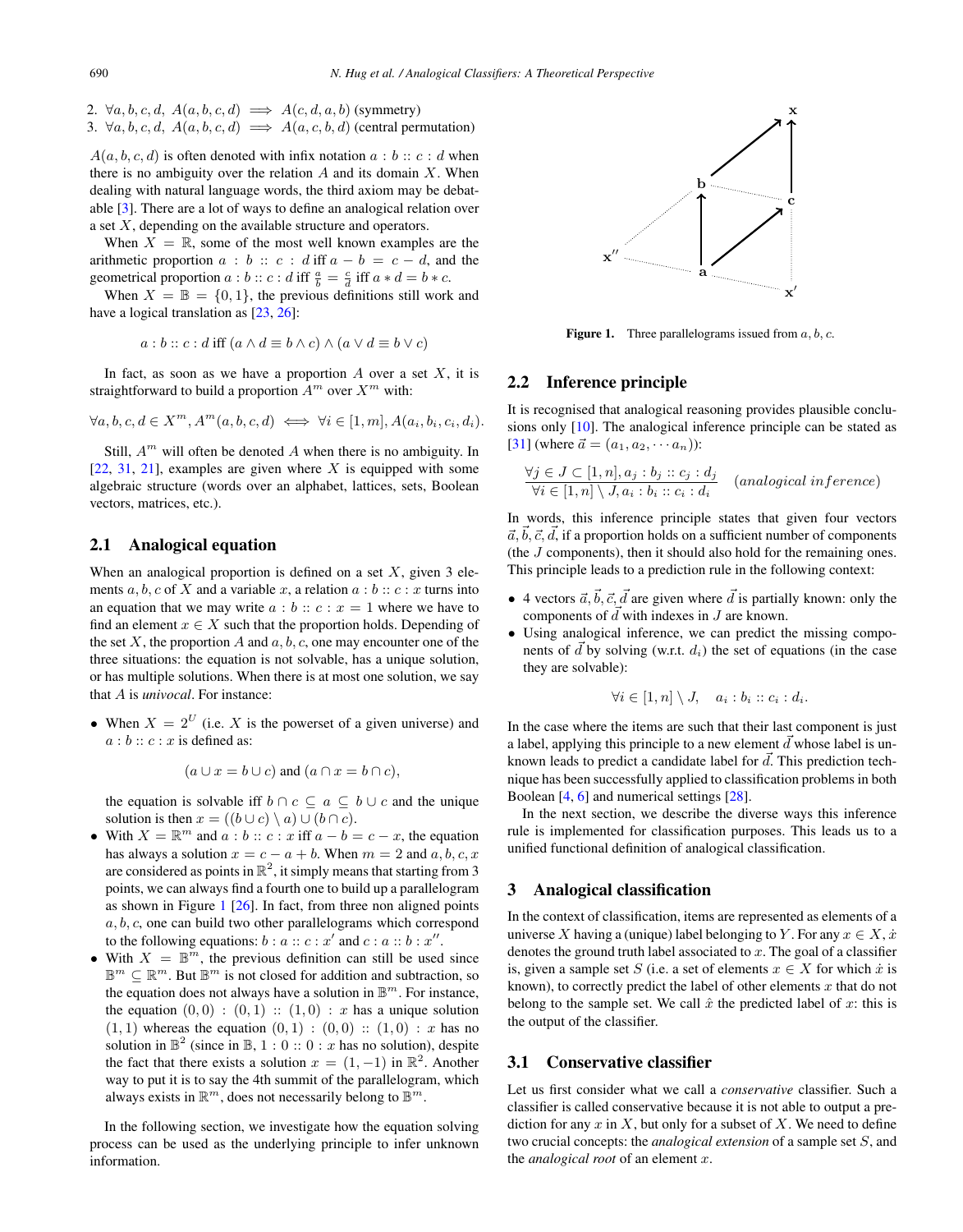<span id="page-2-0"></span>Let  $A$  be an analogy relation over  $X$  and  $B$  an analogy relation over  $Y$ , the set of labels. The notion of analogical equation allows us to define the so-called *analogical extension* of S denoted as:

$$
A_E^Y(S) = \{x \in X | \exists (a, b, c) \in S^3, a : b :: c : x \text{ and}
$$

$$
\exists y \in Y, \dot{a} : \dot{b} :: \dot{c} : y\}.
$$

An intuitive interpretation of  $A_E^Y(S)$  is to see it as the set of all  $x \in X$  that are solutions of the analogical equations which can be  $x \in X$  that are solutions of the analogical equations which can be built over the sample set  $S$ , provided that the equation related to the associated labels is also solvable. We have the following properties:

- 1.  $S \subseteq A_E^Y(S)$ , since  $x : x : x : x$  always holds;<br>
2.  $A_E^Y(\emptyset) = \emptyset$ ,  $A_E^Y(X) = X$ ;<br>
3.  $S_1 \subseteq S_2 \longrightarrow A_E^Y(S_1) \subseteq A_E^Y(S_2)$
- 
- 3.  $S_1 \subseteq S_2 \implies A_E^Y(S_1) \subseteq A_E^Y(S_2).$

The dual concept of the analogical extension is the so-called *analogical root* of a given element  $x \in X$ , denoted  $R_S^Y(x)$ :

$$
R_S^Y(x) = \{(a, b, c) \in S^3 | a : b :: c : x \text{ and } \exists y \in Y, \dot{a} : \dot{b} :: \dot{c} : y\}
$$

 $R_S^Y(x)$  is the set of 3-tuples in S which are analogically linked to x<br>and which provide a prediction for the label. It is clear that  $R_L^Y(x)$ and which provide a prediction for the label. It is clear that  $R_S^Y(x)$ <br>may contain more than one 3-tuple; for example in  $R^m$ , x may be may contain more than one 3-tuple: for example in  $R^m$ , x may be the summit of more than one parallelogram.

For any element x of  $A_E^Y(\tilde{S})$ , we define the *analogical label* of x as:

$$
\overline{x} = \begin{cases} \dot{x} \text{ if } x \in S \\ \text{Mode}\{y | \dot{a} : \dot{b} :: \dot{c} : y \; \forall (a, b, c) \in R_S^Y(x) \} \text{ if } x \notin S \end{cases}
$$

where  $\text{Mode}(\Sigma)$  returns the most frequent element of the multiset  $\Sigma$ . In case of a tie, the returned element is chosen at random between the most frequent elements.

The analogical label will be used to estimate the label of every element. Obviously, in the first case, we do not want to change the label of the elements of S. For elements in  $A_E^Y(S) \setminus S$  (i.e. the second case), the analogical label is the most frequent label out of all the case), the analogical label is the most frequent label out of all the labels inferred from the solution of the analogical equations that one can build from  $R_S^Y(x)$ . It is quite clear that, for these elements, we<br>do not necessarily have  $\overline{x} = \dot{x}$ . To summarize, for a given element do not necessarily have  $\overline{x} = \dot{x}$ . To summarize, for a given element  $x \in X$ , we may potentially associate 3 labels:

- its true label  $\dot{x}$ ;
- in the case where  $x \in A_E^Y(S)$ , its analogical label  $\bar{x}$ ;
- its predicted label  $\hat{x}$ .

Conservative classifiers set the prediction of an element  $x \in A_E^Y(S)$ <br>as  $\hat{x}$  as follows: as  $\hat{x}$  as follows:

if 
$$
x \in A_E^Y(S)
$$
,  $\hat{x} = \overline{x}$  else  $\hat{x}$  is undefined

This kind of classifier cannot predict a label for an element which is not in  $A_E^Y(S)$ . In Algorithm 1, we provide the corresponding algorithm rithm.

Let us note that  $A_E^Y(S)$  is never explicitly computed. Instead, we<br>be for every 3-tuple in S and check if they belong to  $B^Y(x)$ look for every 3-tuple in S and check if they belong to  $R_S^Y(x)$ .<br>Clearly this is a supervised learning setting where sample instances Clearly, this is a supervised learning setting, where sample instances are stored for future use, without any generalization process. Conservative classifiers are Instance Based Learners as described in [\[1\]](#page-8-0).

Such a conservative learner cannot generalize to any new input and is restricted to elements in  $A_E^Y(S)$ . This is not the case for instance-<br>hased learner like k-NN. This is why other options have been implebased learner like  $k$ -NN. This is why other options have been implemented to overcome this problem and to extend in some sense the generalization ability of analogical learner, as we will see in the next section.

| <b>Algorithm 1</b> Conservative classifier                                    |
|-------------------------------------------------------------------------------|
| <b>Input:</b> A sample set S and an element $x \in X$ for which $\dot{x}$ is  |
| unknown.                                                                      |
| <b>Output:</b> $\hat{x}$ , an estimation of $\hat{x}$                         |
| <b>Init:</b> $C = \emptyset$ // multiset of candidate labels                  |
| for all $(a, b, c) \in S^3$ such that $a : b :: c : x$ do                     |
| <b>if</b> $\exists y \in Y$ such that $\dot{a} : \dot{b} :: \dot{c} : y$ then |
| // we are sure $(a, b, c) \in R_S^Y(x)$                                       |
| compute the solution y of $\dot{a}$ : $b$ : $\dot{c}$ : y                     |
| $C = C \cup y$                                                                |
| end if                                                                        |
| end for                                                                       |
| $\hat{x} = \overline{x} = \text{Mode}(C)$ // undefined if $C = \emptyset$     |
|                                                                               |

## 3.2 Extended classifier

To relax the previous option, we need to be able to predict a label for elements outside  $A_E^Y(\hat{S})$  i.e. elements which do not constitute a per-<br>fect analogy with elements in S. To this end, we can try to measure fect analogy with elements in S. To this end, we can try to measure to what extent such elements are far from building a perfect analogy with those in S. The concept of *analogical dissimilarity*, first defined in [\[4\]](#page-8-0), will be useful to quantify in some sense how far a relation  $a:b:: c:d$  is from being a valid analogy. We keep the initial notation  $AD(a, b, c, d)$  to denote the analogical dissimilarity between 4 elements. Some minimal properties have to be satisfied by such a dissimilarity  $AD: X^4 \longrightarrow \mathbb{R}^+$  to fit with the intuition:

- $\forall a, b, c, d, \quad AD(a, b, c, d) = 0$  iff  $a : b :: c : d$
- $\forall a, b, c, d, \quad AD(a, b, c, d) = AD(c, d, a, b) = AD(a, c, b, d)$
- $\forall a, b, c, d, e, f, AD(a, b, e, f) \le AD(a, b, c, d) + AD(c, d, e, f)$

As the definition of an analogy strongly relies on the structure and operators available on  $X$ , we have the same situation for  $AD$ : there are a lot of possibilities. For instance:

- When  $X = \mathbb{R}^m$  and  $a : b :: c : d$  iff  $a b = c d$ ,  $AD(a, b, c, d) = ||(a - b) - (c - d)||_p$  is an analogical dissimilarity for any p, where  $\lVert \cdot \rVert_p$  denotes the standard p norm in  $\mathbb{R}^m$ .
- When  $X = \mathbb{B}$  and  $a : b :: c : d$  iff  $(a \wedge b \equiv c \wedge d) \wedge (a \vee b) \equiv (c \vee c)$ d), one can define an analogical dissimilarity  $AD(a, b, c, d)$  as the number of values that have to be switched to get a proper analogy. For instance,  $AD(0, 1, 0, 0) = 1$  and  $AD(0, 1, 1, 0) = 2$ . The codomain of AD is just  $\{0, 1, 2\}$ . When extended to  $X = \mathbb{B}^m$ with

$$
AD(a, b, c, d) = \sum_{i=1}^{m} AD(a_i, b_i, c_i, d_i),
$$

we get an analogical dissimilarity whose co-domain is  $[0, 2m]$ . In fact, this definition is just the restriction to  $\mathbb{B}^m$  of the one coming from  $\mathbb{R}^m$ , when considering that  $\mathbb{B}^m \subset \mathbb{R}^m$  and using the  $L_1$ norm, i.e.  $AD(a, b, c, d) = ||(a - b) - (c - d)||_1$ .

As a measure of *how poorly an analogical proportion holds*, the analogical dissimilarity will help to define more flexible classifiers. The main underlying idea is to consider *approximate* analogies which are not valid stricto sensu, but not too far to be valid. In [\[4\]](#page-8-0), after defining analogical dissimilarity, the authors build an extended classifier allowing classification of elements that do not belong to  $A_E^Y(S)$ . Algorithm [2](#page-3-0) gives a description of their classifier.<br>This algorithm is similar to the conservative one but

This algorithm is similar to the conservative one but, instead of looking for pure analogies, we allow for some analogies not to be perfect when we need to. In their implementation [\[4\]](#page-8-0), the authors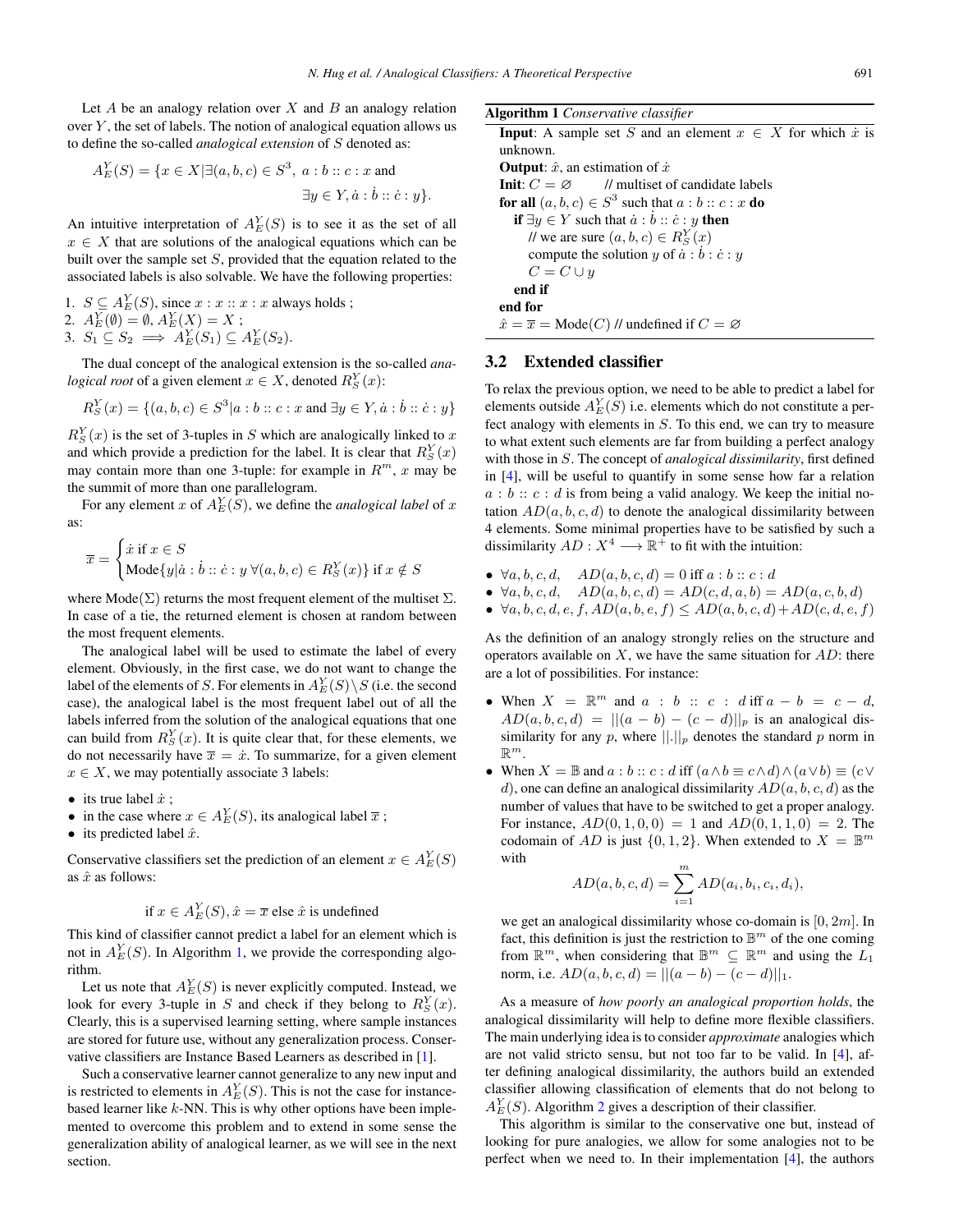<span id="page-3-0"></span>Algorithm 2 *Extended classifier*

**Input:** A sample set S, an element  $x \in X$  for which  $\dot{x}$  is unknown, a constant k. **Output:**  $\hat{x}$ , an estimation of  $\dot{x}$ <br>**Init:**  $C = \emptyset$  // multiset of candidate labels **Init:**  $C = \emptyset$  // multiset of candidate labels<br>**for all**  $(a, b, c) \in S^3$  such that  $\exists u \in V$  with  $\dot{a}$ . for all  $(a, b, c) \in S^3$  such that  $\exists y \in Y$  with  $\dot{a} : \dot{b} :: \dot{c} : y$  do<br>compute  $AD(a, b, c, x)$  and store it compute  $AD(a, b, c, x)$  and store it end for for all k least values of  $AD(a, b, c, x)$  do compute the solution y of  $\dot{a} : b : \dot{c} : y$ <br>  $C = C \sqcup y$  $C = C \cup y$ end for  $\hat{x} = \text{Mode}(C)$ 

actually look for all the 3-tuples that have the same analogical dissimilarity as the kth one: this allows them to fit with the previous conservative approach. For the sake of simplicity, we have chosen to ignore this small detail in our explanation.

In [\[4\]](#page-8-0), the authors evaluated this classifier on a Boolean setting  $\mathbb{B}^m$  over 8 benchmarks from the UCI repository. This approach led to remarkable results in terms of accuracy, when compared to offthe-shelf standard classifiers.

Nonetheless, this algorithm does not allow us to grasp its inherent working behaviour and it is difficult to extract theoretical properties. The aim of the next subsection is to give a functional translation of this algorithmic description.

## 3.3 Analogical classifier: a functional definition

As we have seen in the previous section, in the case of a Boolean setting,  $AD(a, b, c, d) = ||(a - b) - (c - d)||_1$ . A simple rewriting leads to:

$$
AD(a, b, c, d) = ||d - (c - a + b)||_1 = ||d - d'||_1,
$$

where  $d' = c - a + b$ . Actually, d' is nothing but the 4th vertex of the parallelogram *abod'* so this means that  $AD(a, b, c, d)$  simply is the parallelogram *abcd'* so this means that  $AD(a, b, c, d)$  simply is the L<sub>3</sub> distance from d to this 4th vertex. Note that as  $\mathbb{R}^m$  is not closed  $L_1$  distance from d to this 4th vertex. Note that as  $\mathbb{B}^m$  is not closed for addition, d' might not belong to  $\mathbb{B}^m$  but to  $\mathbb{R}^m$ : this happens when one of the terms  $AD(a_i, b_i, c_i, d_i)$  is equal to 2, as further discussed later.

As we have seen, for a given  $x \in X$ , algorithm 2 tries to minimise  $AD(a, b, c, x)$  over all the 3-tuples  $(a, b, c) \in S<sup>3</sup>$ . In the light of what has just been explained, we see that this is equivalent to finding the closest vertex  $d' = c - a + b$  from x for any  $(a, b, c) \in S^3$ .<br>Denoting  $\delta$  the L<sub>1</sub> distance  $AD(a, b, c, d) - \delta(a - b, c - d)$ 

Denoting  $\delta$  the  $L_1$  distance,  $AD(a, b, c, d) = \delta(a - b, c - d)$  $\delta(d, d')$ , it is then natural to consider what we call the *nearest ana-*<br>*logical neighbour* (or **nan**) of x from a sample S as the element of *logical neighbour* (or **nan**) of  $x$  from a sample  $S$  as the element of  $A_E^Y(S)$  defined as:

$$
\forall x \in X, \forall S \subseteq X, 1\text{-nan}(x, S) \stackrel{\text{def}}{=} \mathop{\arg\min}_{d' \in A_E^Y(S)} \delta(x, d')
$$

When there is more than one nan, one can either proceed to a majority vote procedure among all their analogical labels, or randomly select one of these. This last option is the one we chose in our implementation.

Property 1 *We have the following equality:*

$$
1\text{-}nan(x, S) = 1\text{-}nn(x, A_E^Y(S)).
$$

The analogical classification rule simply is:

$$
\hat{x} = 1\text{-nan}(x, S).
$$

In words, the predicted label of an element  $x$  is the analogical label of its nearest neighbour in  $A_E^Y(S)$ . In some sense, an analogical<br>classifier behaves as a NN classifier but on an extended sample set classifier behaves as a NN classifier but on an extended sample set.

Obviously if x belongs to  $A_E^Y(S)$  then x is its own nearest analogi-<br>periphential near  $(S) = x$  iff  $x \in A_E^Y(S)$ . Therefore, it is easy cal neighbour: 1-nan $(x, S) = x$  iff  $x \in A_E^Y(S)$ . Therefore, it is easy to see that this rule is a generalisation of the conservative annoach to see that this rule is a generalisation of the conservative approach. Instead of using only one nearest analogical neighbour, we can consider the set of the  $k$  nearest analogical neighbours, and implement a majority vote as it is done in [\[21\]](#page-8-0).

The above definition leads to understand the process of analogical classification as follows:

- 1. First, extend the sample set S to its analogical extension  $A_E^Y(S)$ .<br> $A_E^Y(S)$  can be viewed as an extended sample set that has **class**  $A_E^Y(S)$  can be viewed as an extended sample set that has **class**<br>**noise**: the label associated with elements in  $A_Y^Y(S) \setminus S$  is their **noise:** the label associated with elements in  $A_E^Y(S) \setminus S$  is their<br>analogical label (as defined in 3.1) which may not be correct analogical label (as defined in [3.1\)](#page-1-0), which may not be correct.
- 2. Then just apply a classical  $k$ -NN strategy over this extended sample set.

Figure 2 gives an illustration of the classification process: the label of  $x \in X$  is unknown, and we set it to that of  $\tilde{d}' \in A_E^Y(S)$  (a circle) which is its negrest analogical neighbour. To show that the circle), which is its nearest analogical neighbour. To show that the analogical label of  $d'$  has itself been inferred, it is depicted as transparent instead of plain black. Let us note that topologically speaking,

**Figure 2.** A graphical view of  $A_E^Y(S)$  and the classification process.



Figure 2 is not representative of a real case: even if we always have  $S \subseteq A_E^Y(S) \subseteq \hat{X}$ , this does not mean that these sets are embedded<br>into one another as shown in the drawing. Actually, elements of S into one another as shown in the drawing. Actually, elements of S (and thus of  $A_E^Y(S)$ ) are usually scattered over the whole universe.<br>As far as we know this is the first time a functional definition

As far as we know, this is the first time a functional definition of analogy-based classifiers is given. This definition clearly fits with the known algorithms but obviously, some implementation details cannot be exactly caught up by such a high level description. It is indeed possible to find a few edge cases where this functional definition may not output the same result as algorithm 2: this is the case for example when the nan of  $x$  is not unique. It is also the case when the closest vertex  $d'$  does not belong to  $B^m$ . However, as we will see in Section [6](#page-5-0) these cases are not likely to occur and both approaches produce very similar results, thus empirically validating this functional definition.

Since we now have a clear functional definition of analogical classifiers, we are in position to examine some general properties such as convergence and VC-dimension of analogical learners. This is the purpose of the next section.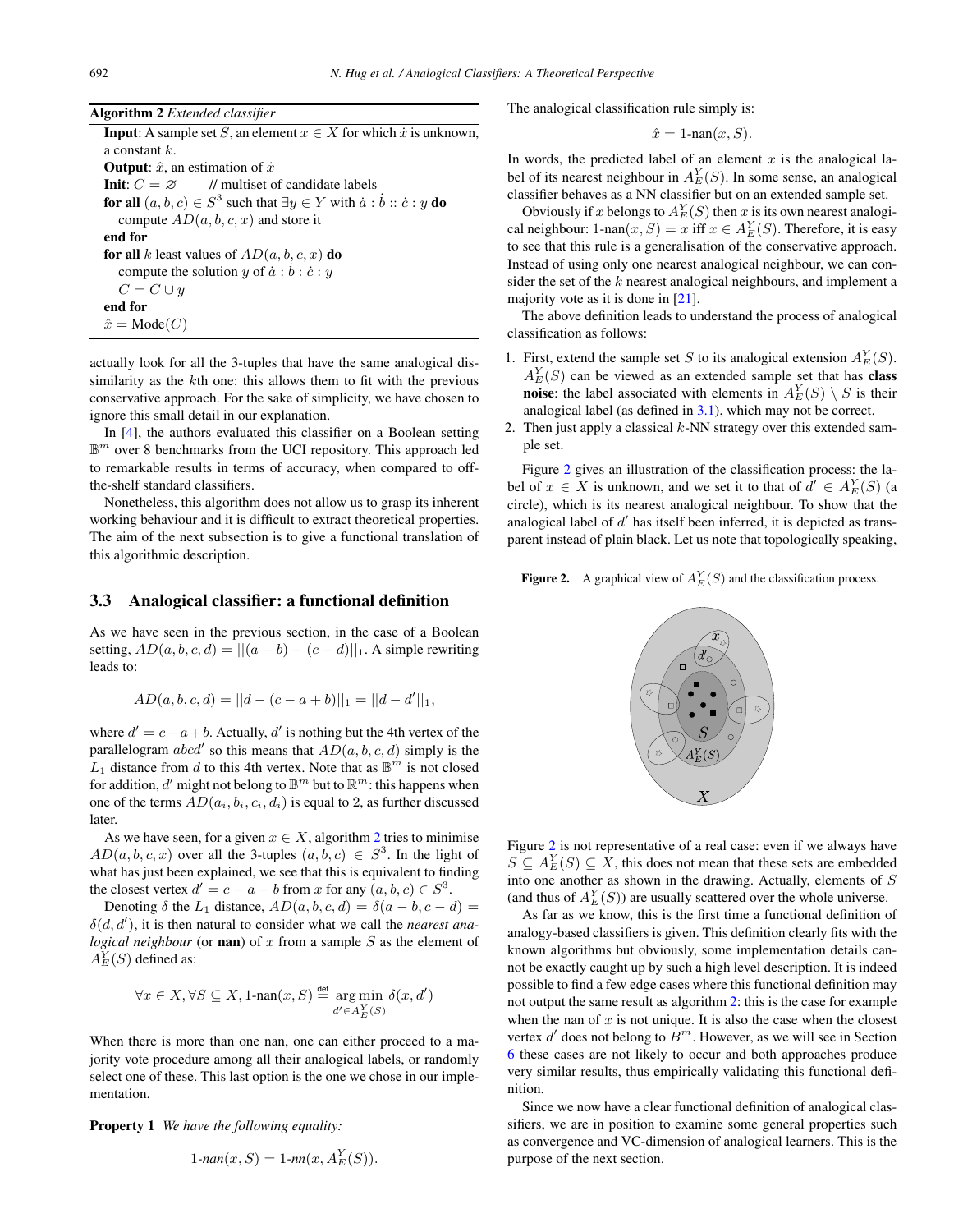#### <span id="page-4-0"></span>4 Some properties in the real case

Let us consider the case where  $X = \mathbb{R}^m$ ,  $\delta$  any distance issued from a norm,  $AD(a, b, c, d) = \delta(a - b, c - d)$  and  $x \in X$ . In any case, just because  $S \subseteq A_E(S)$ , we have the following inequality:

$$
\delta(x, 1\text{-nan}(x, S)) \le \delta(x, 1\text{-nn}(x, S))
$$

#### 4.1 Study of convergence

Now, let us consider  $x^{(i)}$  an i.i.d. sequence of random variables in  $\mathbb{R}^m$ , where  $\mathbb{R}^m$  is equipped with a probability measure denoted P. As the set  $S_n = \{x^{(i)}, i \in [1, n]\}$  is random, then  $1$ -nan $(x, S_n)$ <br>can also be considered as a random element of X. We then are in can also be considered as a random element of X. We then are in the exactly same context as the work of Cover  $\&$  Hart ([\[9\]](#page-8-0)), and we obtain the same result:

**Property 2**  $plim_{n\to\infty}(1-na(x, S_n)) = x$  *almost surely,* 

where  $plim$  is the probability limit operator.

*Proof*: Exactly the same proof as in [\[9\]](#page-8-0) could be applied. But it is simpler to remember that  $\delta(x, 1\text{-nan}(x, S_n)) \leq \delta(x, 1\text{-nn}(x, S_n)).$ Then, for a given  $x$ , the convergence in probability of  $\delta(x, 1\text{-nn}(x, S_n))$  to 0 implies the convergence in probability of  $\delta(x, 1\text{-nan}(x, S_n))$  to 0 which exactly means what needs to be proven. The subset of X where  $plim_{n\to\infty}(1\text{-nan}(x, S_n)) \neq x$  is included into the subset of X where  $plim_{n\to\infty}(1\text{-nn}(x, S)) \neq x$ : Cover & Hart lemma tells us that this set has probability 0. Thus the final result.

Let us note the following points:

- 1. The lemma of Cover and Hart is more general than the one above. They have proven the result for any separable metric space, without any additional information. In fact, we cannot follow these lines here just because there is no known way to define an analogical dissimilarity on a metric space, without the help of other structure or operator (see [\[21\]](#page-8-0) for a detailed discussion on this issue).
- 2. This result does not say anything regarding the prediction accuracy of 1-nan prediction rule as it is rather different than the 1-nn rule. Such consideration will be investigated in Section 5.
- 3. We have to be careful about the interpretation of this property in terms of machine learning. Indeed, a stronger property is proved in [\[9\]](#page-8-0): for an *integrable* function f over  $\mathbb{R}^m$  w.r.t. the probability measure P, the expectation of  $f(1-nn(x, S_n)) - f(x)$  converges to 0 when  $n$  goes to infinity. This means that asymptotically, the nearest neighbour of  $x$  has the same properties as  $x$ , and then the same label. Such a property has not yet been proven for  $1$ -nan $(x, S_n)$ .
- 4. Finally, it is clear that when  $n$  goes to infinity, the behavior of an analogical classifier tends to that of a nearest neighbours classifier. Indeed, when  $S_n$  is very big, the nearest analogical neighbour of an element  $x$  simply is its nearest neighbour, in most cases. Moreover, when the nan and the nn are too close, paying the price of the noise related to the nan may not be worth it. This supports the common acknowledgement that analogical reasoning is mostly useful when very few data are available. In this later case extending a small sample set with its analogical extension may be particularly beneficial.

#### 4.2 VC-dimension

The notion of VC-dimension was originally defined by Vapnik and Chervonenkis [\[32\]](#page-8-0), and introduced into learnability theory by Blumer et al. [\[5\]](#page-8-0). Roughly speaking, the VC-dimension of a class of learners is a numerical measure of their discrimination power. It appears that this number is strongly linked to the confidence interval between the empirical risk (i.e. the error a learner makes on the sample set) and the true risk (the error a learner makes on the whole universe  $X$ ). As such, the VC-dimension of a class of learners is an essential element of their theoretical study. We consider a universe  $X$  (usually a Cartesian product to represent the data) and a family  $\mathcal{H} = \{h_i \subset X | i \in I\}$  of subsets of X. The elements of H will be referred as hypothesis or models. Given a subset  $A$  of  $X$ , we can consider the new family of subsets  $tr(\mathcal{H}, A) = \{h_i \cap A \subseteq X | i \in I\}$ : this family is called the *trace of* H *over* A. This is obviously a subset of the power set of A,  $2^A$  i.e.  $tr(\mathcal{H}, A) \subseteq 2^A$ . We say that  $\mathcal{H}$ shatters A iff  $tr(\mathcal{H}, A) = 2^A$ . VC-dim(H) is then the size of the largest finite subset which can be shattered by  $H$ :

**Definition 1**  $VC\text{-}dim(\mathcal{H}) = \bigsqcup \{|A| \mid \mathcal{H} \text{ shatters } A\},\$ 

where  $\vert \cdot \vert$  is the least upper bound operator. In the case where  $\forall n \in \mathbb{R}$ N,  $\exists A \subset X$ ,  $|A| = n$  such that  $H$  shatters  $A$ , we simply say that:

$$
VC\text{-}dim(\mathcal{H}) = \infty.
$$

As a binary classifier c over X defines a subset of X with  $c^{-1}(1) =$  ${x \in X|c(x) = 1}$ , we can associate to a class C of classifiers a family of subsets  $\{c^{-1}(1)|c \in C\}$  and then the VC-dimension of a set of classifiers is as below:

**Definition 2**  $VC\text{-}dim(\mathcal{C}) = VC\text{-}dim(\lbrace c^{-1}(1) | c \in \mathcal{C} \rbrace)$ 

For instance with  $X = \mathbb{R}^n$  and with C the family of the k-NN classifiers:  $C_{NN} = \{k\text{-NN classifiers}, k \in \mathbb{N}^*\},\$  then  $VC\text{-}dim(C_{NN}) = \infty$ . Let us now consider the family of analogical binary classifiers  $AC_k$ whose classification rule is as below (where a majority vote is implemented):

$$
\mathcal{AC}_k(x, S) = k \cdot nan(x, S)
$$

In fact, an immediate result comes, derived from the core definition of an analogical proportion:

**Property 3**  $VC\text{-}dim(\mathcal{AC}_k) = \infty$ 

*Proof*: Given any x, the analogical proportion  $x : x : x : x$  always holds so that 1-nan $(x, S) = x$  then the label  $\hat{x}$  allocated to x by  $AC_1$ is just  $\overline{x}$ , which by definition equals  $\dot{x}$ . It means any set of items can be exactly labelled, thus the infinite  $VC\text{-}dim$ .

Regarding Property 3, the  $AC_k$  class behaves exactly as the k-NN class. Let us note that this is a very general result, which does not rely on any definition of distance. This is directly coming from a core property of analogical proportions.

#### 5 Accuracy analysis in the Boolean case

In this section, we study the accuracy of an analogical classifier, and more particularly that of the 1-nan classifier (NaN). To do so, we restrict our view to a Boolean setting: elements to be classified belong to  $X = \mathbb{B}^m$  and the label space is  $Y = \mathbb{B}$ .

As explained in Section [3.3,](#page-3-0) for a given  $x \in X$  and a sample set  $S \subset X$ , we have:

$$
\hat{x} = \overline{1 - \text{nan}(x, S)} = \overline{1 - \text{nn}(x, A_E^Y(S))},
$$
(1)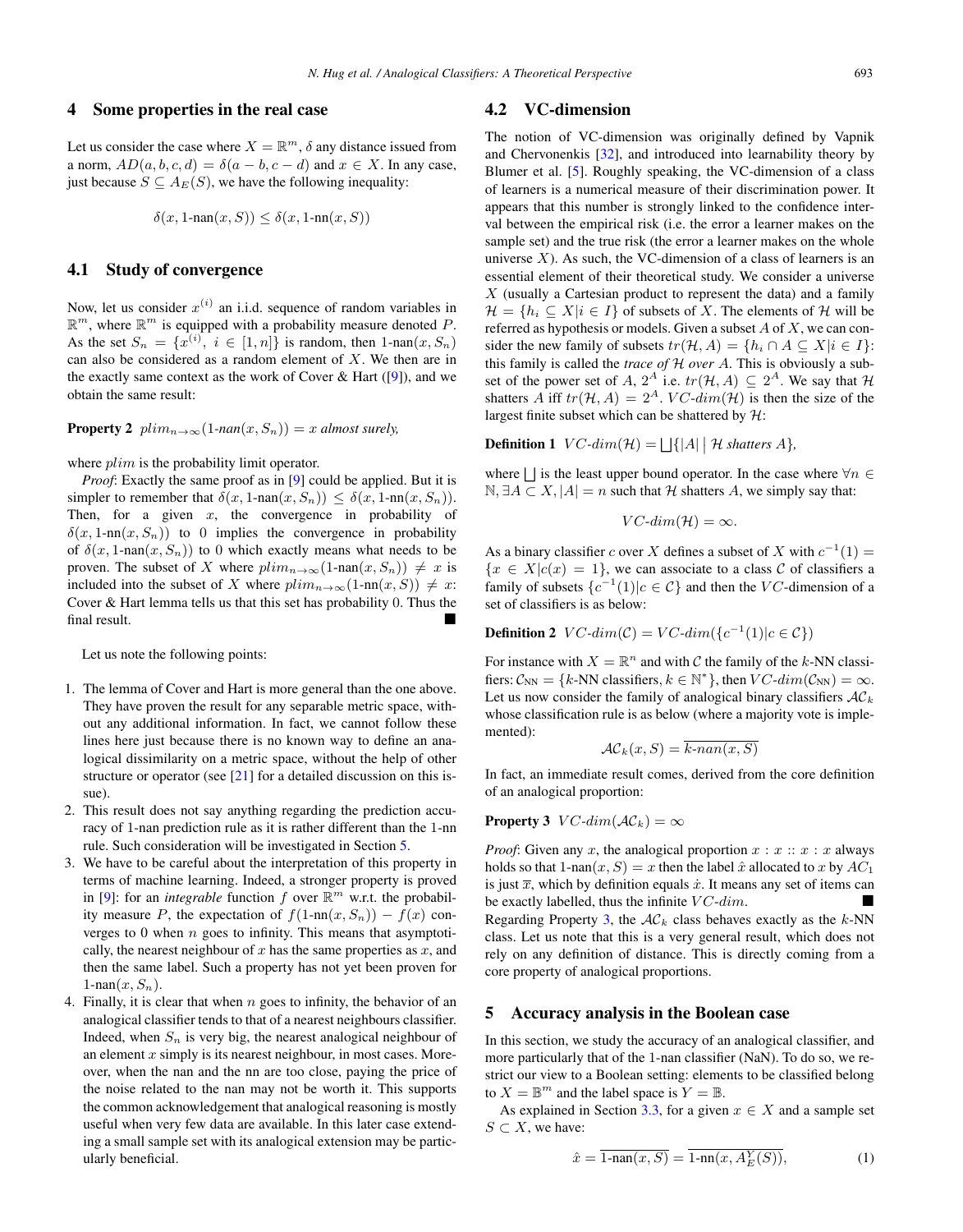<span id="page-5-0"></span>where  $A_E^Y(S)$  is the analogical extension of S, that we will simply<br>denote by  $A_E$  in what follows for notational brevity. We also denote denote by  $A_E$  in what follows for notational brevity. We also denote  $A_E^* \stackrel{\text{def}}{=} A_E \setminus S$  as the set of elements that belong  $A_E$  but not to S.<br>We now equin the set X with a probability distribution denoted

We now equip the set  $X$  with a probability distribution denoted  $P$ . The accuracy of the NaN<sub>S</sub> classifier<sup>5</sup> over all the elements of X is defined as:

$$
\text{Acc}(\text{NaN}_S, X) \stackrel{\text{def}}{=} P(\hat{x} = \dot{x} \mid x \in X)
$$

By observing that for any x, its 1-nan either belongs to S or to  $A_E^*$ , the above equation can be split into two distinct parts as follows: the above equation can be split into two distinct parts as follows:

$$
P\left(\hat{x} = \dot{x} \mid x \in X\right) = P\left(\overline{1-\text{nan}(x, S)} = \dot{x}\right)
$$

$$
= P\left(\overline{1-\text{nan}(x, S)} = \dot{x}\right) \land \overline{1-\text{nan}(x, S)} \in S\right) + P\left(\overline{1-\text{nan}(x, S)} = \dot{x}\right) \land \overline{1-\text{nan}(x, S)} \in A_E^*\right)
$$

$$
= P\left(\overline{1-\text{nn}(x, A_E)} = \dot{x}\right) \land \overline{1-\text{nn}(x, A_E)} \in S\right) + P\left(\overline{1-\text{nn}(x, A_E)} = \dot{x}\right) \land \overline{1-\text{nn}(x, A_E)} \in A_E^*\right)
$$

$$
= P\left(\overline{1-\text{nn}(x, A_E)} = \dot{x}\right) \mid \overline{1-\text{nn}(x, A_E)} \in S\right) \times P\left(\overline{1-\text{nn}(x, A_E)} = \dot{x}\right) \mid \overline{1-\text{nn}(x, A_E)} \in S\right) \times P\left(\overline{1-\text{nn}(x, A_E)} = \dot{x}\right) \mid \overline{1-\text{nn}(x, A_E)} \in A_E^*\right) \times P\left(\overline{1-\text{nn}(x, A_E)} \in A_E^*\right)
$$

Let us denote  $\alpha \stackrel{\text{def}}{=} P(1\text{-nn}(x, A_E) \in S)^6$ . The formula becomes:

$$
\begin{aligned} \text{Acc}(\text{NaN}_S, X) &= \\ P\left([\overline{1\text{-nn}(x, A_E)} = \dot{x}] \mid [1\text{-nn}(x, A_E) \in S] \right) * \alpha + \\ P\left([\overline{1\text{-nn}(x, A_E)} = \dot{x}] \mid [1\text{-nn}(x, A_E) \in A_E^*] \right) * (1 - \alpha). \end{aligned}
$$

Let us focus on the first term (discarding the factor  $\alpha$ ):

$$
P\left(\left[\overline{1\text{-nn}(x,A_E)}=x\right] \big| \left[\text{1-nn}(x,A_E) \in S\right]\right)
$$

It is easy to see that the event  $[1-nn(x, A_E) \in S]$  is equivalent to the event  $[1\text{-nn}(x, A_E) = 1\text{-nn}(x, S)]$ . As a result, we can transform the first term to get a better grasp of its meaning:

$$
P\left(\left[\overline{1\text{-nn}(x, A_E)} = \dot{x}\right] \middle| \left[1\text{-nn}(x, A_E) \in S\right]\right)
$$
\n
$$
= P\left(\left[\overline{1\text{-nn}(x, A_E)} = \dot{x}\right] \middle| \left[1\text{-nn}(x, A_E) = 1\text{-nn}(x, S)\right]\right)
$$
\n
$$
= P\left(\left[\overline{1\text{-nn}(x, S)} = \dot{x}\right] \middle| \left[1\text{-nn}(x, A_E) \in S\right]\right).
$$

In this form, the first term is just the accuracy of the  $NN<sub>S</sub>$  algorithm over the elements that have their nearest analogical neighbour in S. As for the second term, the same process can be applied by observing that the event  $[1-nn(x, A_E) \in A_E^*]$  is equivalent to the event<br> $[1-nn(x, A_E) - 1-nn(x, A^*)]$ . This leads to  $[1-nn(x, A_E) = 1-nn(x, A_E^*)]$ . This leads to

$$
P\left(\overline{[1\text{-nn}(x, A_E)} = \dot{x}\right) | [1\text{-nn}(x, A_E) \in A_E^*]\right)
$$
  
= 
$$
P\left(\overline{[1\text{-nn}(x, A_E^*)} = \dot{x}\right) | [1\text{-nn}(x, A_E) \in A_E^*]\right).
$$

 ${}^{5}$ The S subscript is here to specify that the training set of the NaN algorithm is S. The same notation is used for the *nearest neighbour* algorithm:<br> $NN_{\Sigma}$  is the NN algorithm trained on the set  $\Sigma$ .

<sup>6</sup>Obviously, we also have  $\alpha = P(1-\text{nan}(x, S) \in S)$ .

This second term is then the accuracy of the  $NN_{A_E^*}$  algorithm over the elements that have their nearest analogical neighbour in  $A_E^*$ .

In the light of these interpretations, one can rewrite the accuracy formula in a concise form, using a few more definitions:

- $A \stackrel{\text{def}}{=} \{x \in X, 1\text{-nan}(x, S) \in S\}$ : the elements that have their nan in  $S$ .
- $B \stackrel{\text{def}}{=} \{x \in X, 1\text{-nan}(x, S) \in A_E^*\}$ : the elements that have their nan in  $A_E^*$ .

Naturally,  $A \cup B = X$  and  $A \cap B = \emptyset$ . Also,  $\alpha = P(x \in A)$ and  $1 - \alpha = P(x \in B)$ . Therefore, the accuracy of NaN<sub>S</sub> over X can be understood as the weighted sum of the accuracy of NN over  $A$  and  $B$ , using a different sample set each time (respectively  $S$  and  $A_E^*$ ):

$$
Acc(NaNS, X) = Acc(NNS, A) \cdot \alpha +
$$

$$
Acc(NNAE*, B) \cdot (1 - \alpha).
$$
 (2)

The value  $Acc(NN<sub>S</sub>, A)$  is the accuracy of  $NN<sub>S</sub>$  over all the elements in A. A theoretical study of this accuracy has been done in [\[19\]](#page-8-0) when the size of A is known. Regarding Acc( $NN_{A_E^*,B}$ ), this is the accuracy of 1-nn when the sample set is noisy and has been is the accuracy of 1-nn when the sample set is noisy, and has been studied in [\[24\]](#page-8-0). This last formula leads to the consistent facts:

- 1. The smaller  $A_E^*$  (i.e. analogical reasoning does not bring much more labels), the closer  $\alpha$  is to 1, the closer A is to X and the more the accuracy of  $NaN<sub>S</sub>$  tends towards the accuracy of  $NN<sub>S</sub>$ over X.
- 2. In return, if  $A_E$  is much bigger than  $S$ ,  $\alpha$  is then small,  $B$  is close to  $X$  and the accuracy of NaN<sub>S</sub> greatly depends on the quality of  $A_E$ , which can be measured by the value  $\omega$  defined as:

$$
\omega \triangleq P(\overline{x} = \dot{x} \mid x \in A_E^*).
$$

Note that the value  $1 - \omega$  corresponds to the class noise of  $A_E$ . As we will see in the next section, this situation where  $A_E$  is big with respect to  $S$  is actually extremely likely to occur.

#### 6 Experiments and empirical validation

In order to get an empirical validation of our formulas, we have developed a set of experiments that we describe in the next subsection.

#### 6.1 Validation protocol

Working with Boolean vectors, we have computed the accuracies of the NaN and NN algorithms over  $X = \mathbb{B}^m$  for different values of  $m$  (namely 8 and 10). The ground truth label of elements of  $X$  is defined by different Boolean functions f in such a way that the  $\forall x$  $(x_1, \dots, x_m)$ ,  $\dot{x} = f(x)$ . The different functions we have worked with are:

- $f(x) = x_m$ : in that case, we can consider the  $m 1$  first parameters are a kind of noise since they have no influence on the final label ;
- $f(x) = 1$  iff at least l components are equal to 1 (this kind of function is usually called *l*-of-*m*). We chose to set *l* to  $\frac{m}{2}$ ;
- $f(x) = x_1 \oplus x_2$  (xor): we here have  $m 2$  useless attributes;
- $f(x) = 1$  iff  $\sum x_i = 2$ : all the attributes are relevant in that case;
- $f(x) = 1$  iff  $\sum x_i = m 1$ : an extreme case of the previous one ;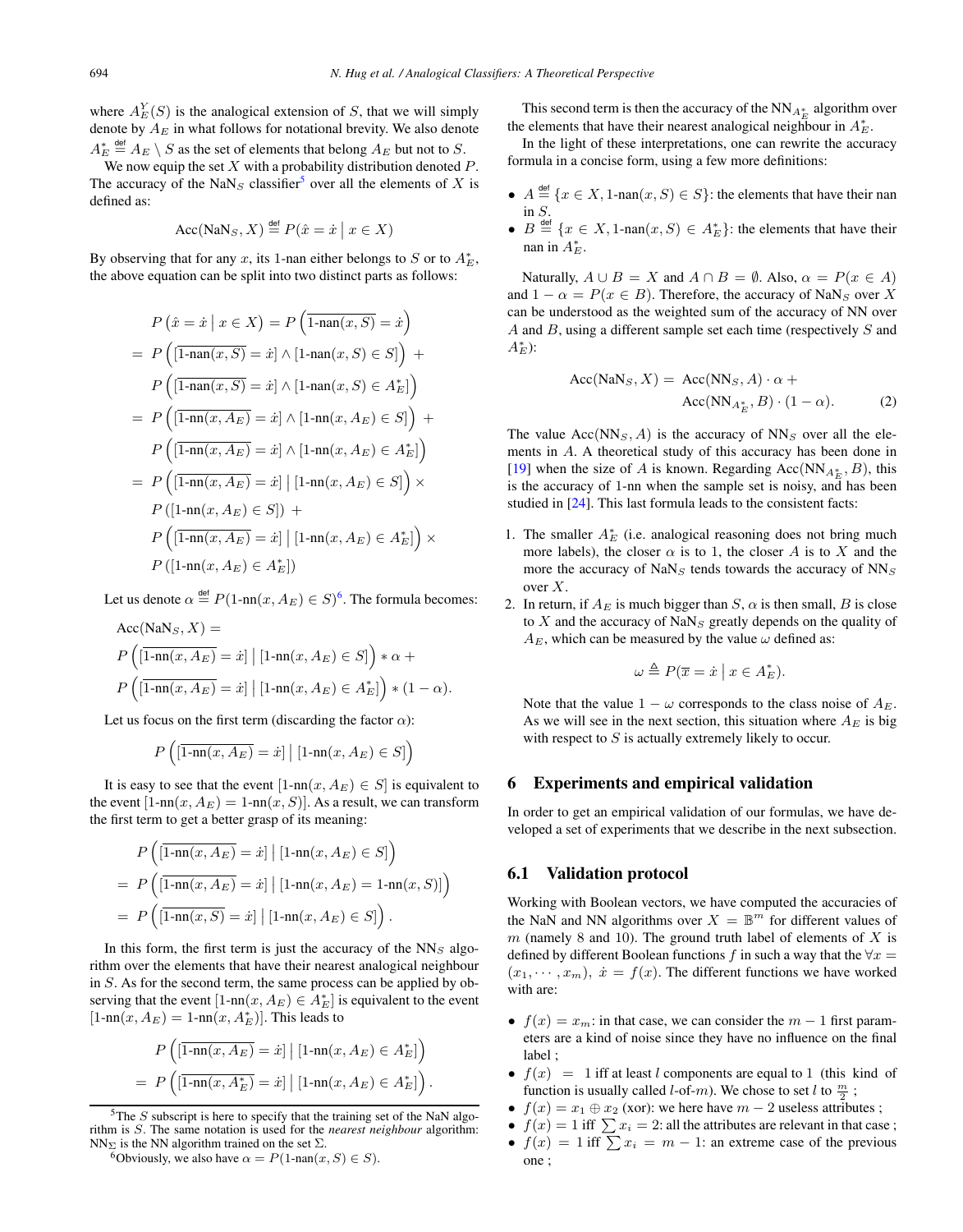<span id="page-6-0"></span>•  $f(x)=1$  iff  $x_1 \cdot x_m = 1$ : only the first and the last elements are relevant.

Regarding the size of the training set, to be sure to fit with the size of the universe, we have investigated various sizes between 3 and 100. When dealing with a training set of size 100, the cubic complexity of the analogical classifier leads to explore a set of approximately  $100<sup>3</sup>$  elements: as a consequence, we limit our investigation to a maximum of 100 elements in the training set in order to get realistic execution time.

All the accuracy (and other metrics) computations are averaged over a set of 100 experiments. The interested reader may find the Python source code that has generated all our plots and detailed results on Github<sup>7</sup>. For lack of space, we only provide a few examples which are representative of the global behavior. Please note that our implementation of the NaN algorithm is not that of algorithm [2,](#page-3-0) but is instead that of the functional definition of the analogical classifier developed in Section [3.3:](#page-3-0) we first construct the analogical extension set of S, and then proceed to a nearest neighbour strategy over this noisy extended training set. We have estimated probabilities by frequencies, thus implicitly assuming a uniform distribution on  $X$ .

In addition to these Boolean functions, we have also run the NaN algorithm over the Monk datasets over the UCI repository<sup>8</sup>. They are datasets of 432 binarized elements, among which exactly 169 of them have been used for training.

# 6.2 Experiments

Figure 3 shows the accuracies (left column) of the NaN and NN over six different Boolean settings with values of  $|S|$  varying from 3 to 100. In the right column, we have plotted three different values that will help us analyse and validate the behaviour of the NaN algorithm:

- the theoretical accuracy as defined by equation [\(2\)](#page-5-0) in Section [5.](#page-4-0) The probability  $\alpha = P(x \in A)$  has been estimated by the frequency:  $\frac{|A|}{|X|}$ ;
- the quality of  $A_E^Y(S)$ , measured by  $\omega$  as defined in Section [5](#page-4-0) which is estimated by the frequency:  $\frac{|\{x \in A_E^* \mid \overline{x} = \dot{x}\}|}{|A_E^*|}$ ;
- finally, the quantity  $\gamma = \frac{|A_E^Y(S)|}{|X|}$ : the size of the analogical extension set with respect to that of the whole universe.

Table 1 shows the same metrics for the Monk datasets and also report the results of the Analogical Proportion Classifier (*APC*) from [\[21\]](#page-8-0), which corresponds to algorithm [2](#page-3-0) with  $k = 100$ .

Table 1. Accuracies of the NaN, APC and NN algorithms over the Monk datasets

|                  | NaN          | APC | NN           | $\omega$     |  |
|------------------|--------------|-----|--------------|--------------|--|
| Monk 1<br>Monk 2 | .961<br>.998 | .98 | .787<br>.738 | .961<br>.996 |  |
| Monk 3           | .963         | .96 | .829         | .963         |  |

## 6.3 Comments and discussion

The experiments shown in figure 3 allow us to draw interesting conclusions about the behaviour of the NaN algorithm. We can observe one of the two cases:

Figure 3. Accuracies of the NaN and NN algorithms over different Boolean settings and training set sizes, with corresponding values of  $\omega$ ,  $\gamma$ , and theoretical accuracy. The  $x$  axis corresponds to the size of the training set.



- either the analogical labels are always correctly predicted<sup>9</sup> $(\omega = 1, \dots, \text{ i.e.})$  as it is the case for  $f, f(x) = x$ , and i.e. there is no class noise) as it is the case for  $f_1$ ,  $f(x) = x_m$  and (almost) for the Monk datasets ;
- or there is some class noise in  $A_E^Y(S)$  ( $\omega \neq 1$ ). In this case, we always observe that the NaN algorithm is outperformed by NN for always observe that the NaN algorithm is outperformed by NN for small values of  $|S|$ , but eventually takes advantage once analogical prediction becomes more important than the nearest neighbour one, as we are going to see.

The theoretical accuracy seems to fit perfectly with the empirical accuracy of the NaN algorithm, thus validating our theoretical study that led to equation  $(2)^{10}$  $(2)^{10}$ .

An interesting observation is that the value of  $\omega$  always converges to that of the theoretical accuracy (and therefore to the actual accuracy) of NaN. This can be easily explained by paying attention to the value of  $\gamma$ , the proportion of elements of X that belong to  $A_E^Y(S)$ .<br>We see that in any setting  $\alpha$  converges to 1 as |S| grows. This means We see that in any setting,  $\gamma$  converges to 1 as |S| grows. This means that when |S| is big enough (but not necessarily *that* big with re-

<sup>&</sup>lt;sup>7</sup>https://github.com/Niourf/nan\_study

[<sup>8</sup>https://archive.ics.uci.edu/ml/datasets/MONK's+Problems](https://archive.ics.uci.edu/ml/datasets/MONK)

<sup>&</sup>lt;sup>9</sup>Note that for small values of |S|, it seems that  $\omega \neq 1$ . This is due to the fact that for such small values, it is sometimes impossible to construct  $A_E^Y(S)$ , thus leading to a value of  $\omega = 0$  (which will be averaged afterwards over the 100 experiments).

<sup>&</sup>lt;sup>10</sup>The maximal difference we observed between the theoretical accuracy and its actual value is of about  $10^{-10}$ .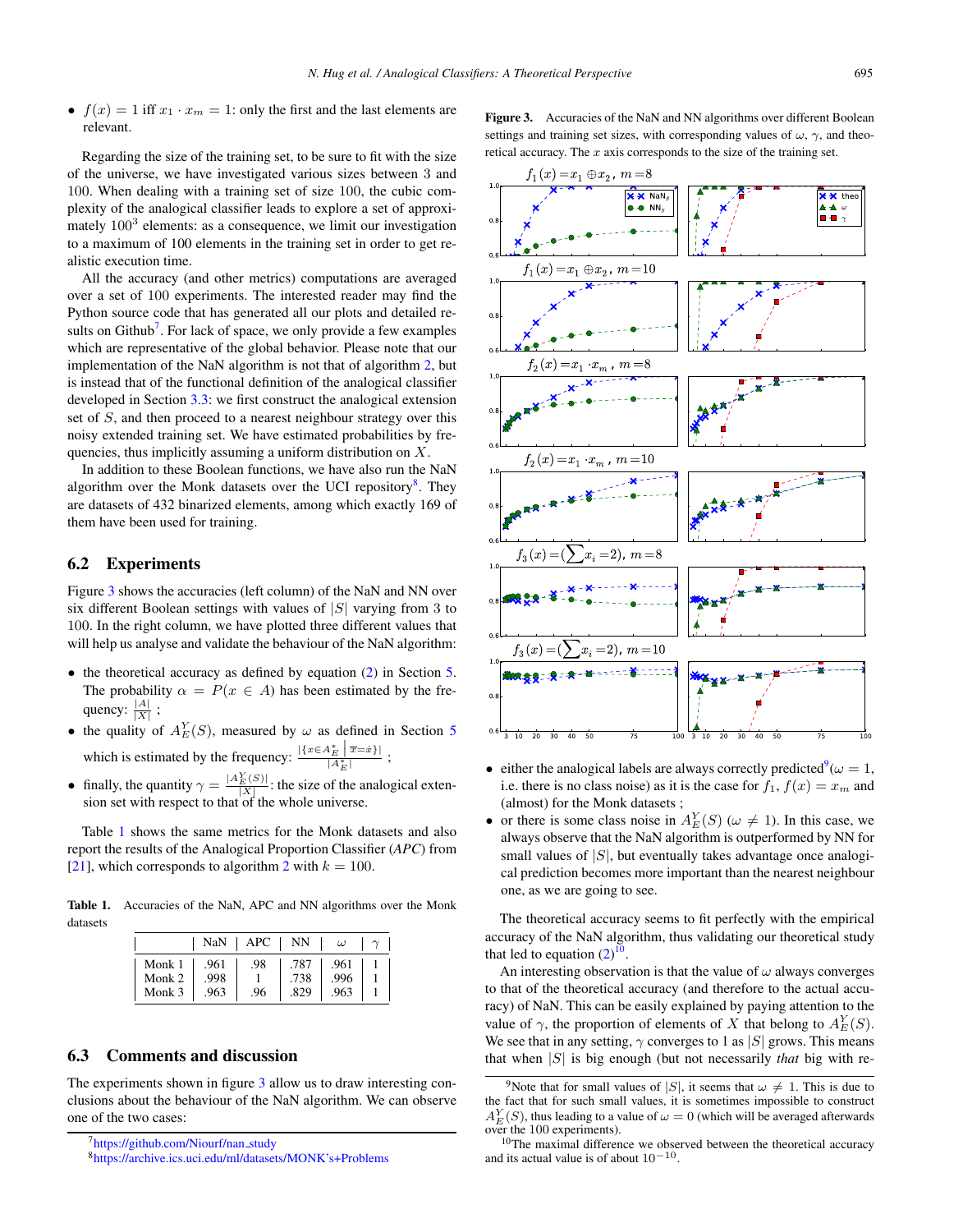<span id="page-7-0"></span>spect to  $X$ ), the analogical extension of  $S$  covers the whole universe  $X<sup>11</sup>$ : every element x is then its own nearest analogical neighbour and  $\hat{x} = \overline{x}$ . It is therefore straightforward to see that in this case,

$$
\omega = P(\overline{x} = \dot{x} \mid x \in A_E^*) = P(\hat{x} = \dot{x} \mid x \in A_E^*)
$$

$$
= Acc(NaN_S, A_E^*)
$$

When  $\gamma = 1$ , the only elements x we want to classify belong to  $A_E^*$ <br>(otherwise they would be in S), so this last term exactly corresponds (otherwise they would be in  $S$ ), so this last term exactly corresponds to the accuracy of the classifier. Another way to see it is to observe that the first term of equation [\(2\)](#page-5-0)  $Acc(NN<sub>S</sub>, A) \cdot \alpha$  is null because  $\alpha = 0$ . Only the second term Acc(NN<sub>A<sup>\*</sup>E</sub>, B) · (1 –  $\alpha$ ) is of im-<br>portance, and its value corresponds to  $\alpha$ . This observation allows us portance, and its value corresponds to  $\omega$ . This observation allows us to state that estimating the value of  $\omega$  is paramount to have a precise idea of the accuracy of an analogical classifier. We will provide in the next subsection a method to accurately estimate this quantity  $\omega$ with the only help of the training set  $S$ .

Regarding the Monk datasets (Table [1\)](#page-6-0), we note that the functional NaN approach (almost) achieves the same results as the somewhat more complex algorithm described in Section [3.2,](#page-2-0) and that here again the analogical extension set covers the whole universe: this means that a conservative approach would have been sufficient! Actually, this raises the following question: why would we want to look for more than one analogical neighbour when every element of the universe is already in  $A_K^{\overline{Y}}(S)$ , and therefore *analogically linked* to those<br>in S? Our experiments tend to show that this becomes superfluous in S? Our experiments tend to show that this becomes superfluous, provided that the training set is big enough.

#### 6.4 Estimation of the prediction accuracy

We have seen in the previous subsection that the value  $\omega$  is that of the actual accuracy of an analogical classifier when  $S$  is big enough. This leads to the following question: how can we get a precise estimation of this value  $\omega$  ? Answering this would allow us to have a very precise idea of the accuracy we can expect from our classifier.

The method we propose for estimating  $\omega$  only relies on the training set  $S$  and is very simple: it consists of applying the conservative algorithm to all the elements of  $S$ , and compute the fraction of these elements that have been correctly classified. A small yet important modification to the algorithm needs to be added: we only want to construct analogical proportions of the form  $a : b :: c : x$  where  $a, b$ , c and x are all distinct elements. Indeed, the proportions  $x : x :: x : x$ and  $x' : x :: x' : x$  are always true, and the solution label related to these proportions would bias the final majority vote procedure in to these proportions would bias the final majority vote procedure in a significant way towards the real label  $\dot{x}$ .

We have applied this estimation protocol to all of the Boolean settings we have considered, and it has shown to be very accurate. Figure 4 illustrates a few of these settings (already considered in Figure [3\)](#page-6-0). We can see that the estimation  $\hat{\omega}$  converges to  $\omega$  when S is big enough. For small values of  $S$ , this estimation is indeed imprecise as it is difficult to find a lot a 3-tuples such that an analogical proportion holds for every element.

## 7 Conclusion

In this paper, we have provided a functional definition of analogical learners. Starting from this definition, we are in a position to prove an analytic convergence result, similar to that of the nearest neighbour algorithm. Obviously, this is not enough to conclude regarding the **Figure 4.** Values of  $\omega$  and its estimation  $\hat{\omega}$  for  $f_1$ ,  $f_2$  and  $f_3$  in  $\mathbb{B}^{10}$ .



predictive ability of analogy-based classifiers. We have also shown that their VC-dimension is infinite. It should not come as a surprise, as a very particular case of analogical rule (when the analogical proportion is trivial) is the  $k$ -NN rule.

In terms of accuracy in a Boolean setting, we have found a strong link between the accuracy of the  $NaN<sub>S</sub>$  algorithm and that of the  $NN<sub>S</sub>$  algorithm. At a first glance, we can consider the NaN algorithm as a NN strategy on an extended and noisy sample set: the analogical extension of S. In the end, we have seen that this extended sample set covers the entire universe provided that  $S$  is big enough, simplifying and bringing back the accuracy of the classifier to the value  $\omega$  which corresponds to the quality of the analogical extension. We have also provided a method to accurately estimate the value of  $\omega$  that only relies on elements of the S, thus allowing beforehand to have a precise idea of the accuracy of any analogical classifier in a Boolean setting. Some important points remain to be investigated, such as:

- What can we expect in terms of speed convergence from an analogical learner? In other words, what is the minimum size needed from a sample set to get a fixed accuracy threshold?
- If a clever learning strategy can (at least partially) overcome the problem of infinite VC-dimension, can we overcome the issue of the cubic complexity of analogical learners?
- Leaving the field of classification, can we provide a clear strategy for transfer learning with analogy? Indeed, the central goal of transfer learning is to identify and exploit analogies between source and target domains [\[25\]](#page-8-0).

These points definitely constitute interesting challenges for future works. Nevertheless, we have to remember that analogical reasoning brings its whole power in the case where few data are available. If a lot of data are available, it is very likely that we have elements similar to the one at hand and, in that case, a  $k$ -NN style reasoning is natural. In the opposite case, when we only have a few relevant cases at hand, applying analogical proportion-based predictions appears to be a meaningful option.

<sup>&</sup>lt;sup>11</sup>Obviously, the bigger the dimension  $m$ , the slower the convergence occurs.